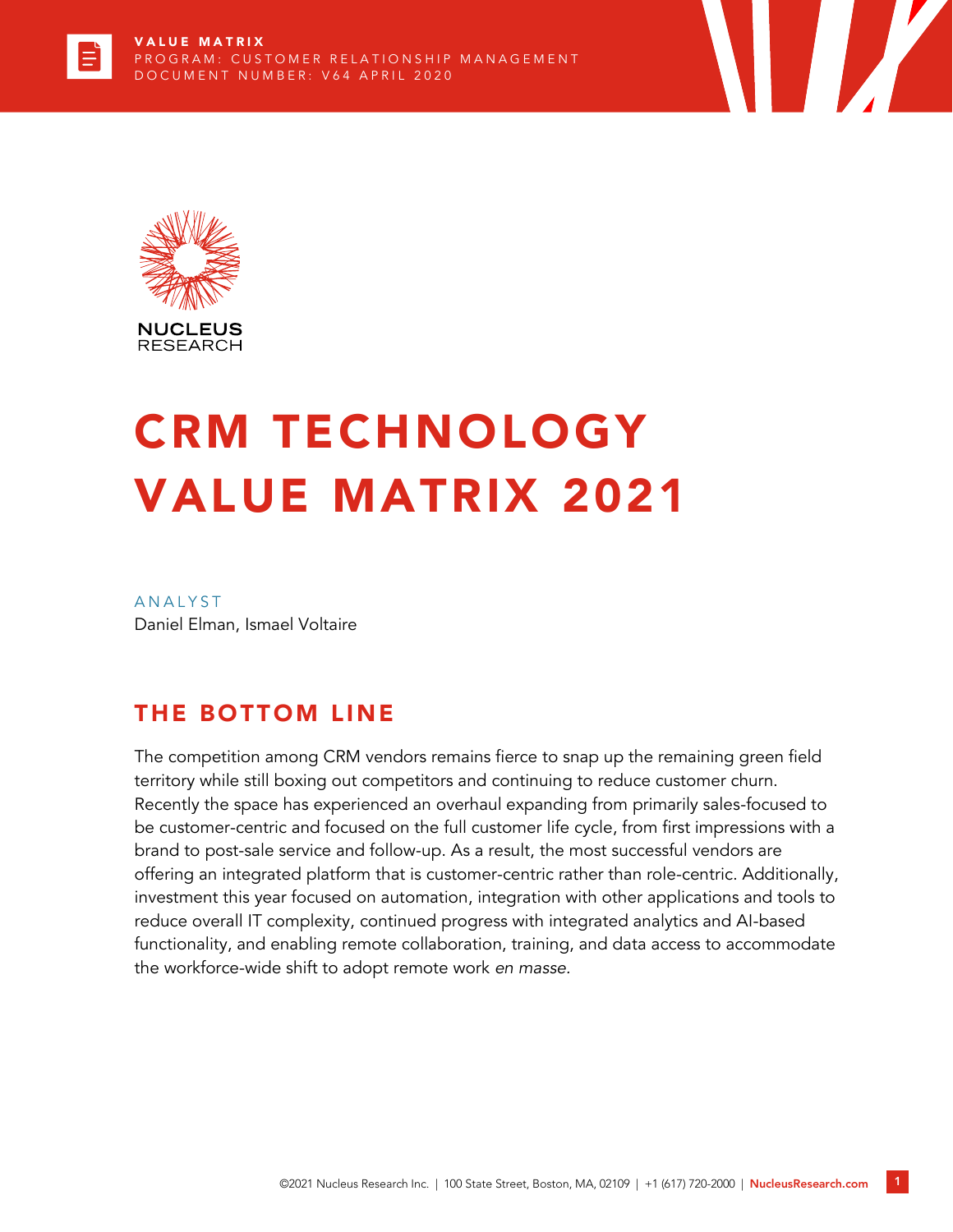

# **OVERVIEW**

As we mentioned in last year's Value Matrix, the CRM space is evolving to include all customer touchpoints and channels with an organization. The customer service, marketing, and back office functionalities that for so long were treated separately from the salesforce enablement and automation technologies are becoming increasingly relevant and value-add components to vendors' CRM/customer experience (CX) strategies. As a result, for the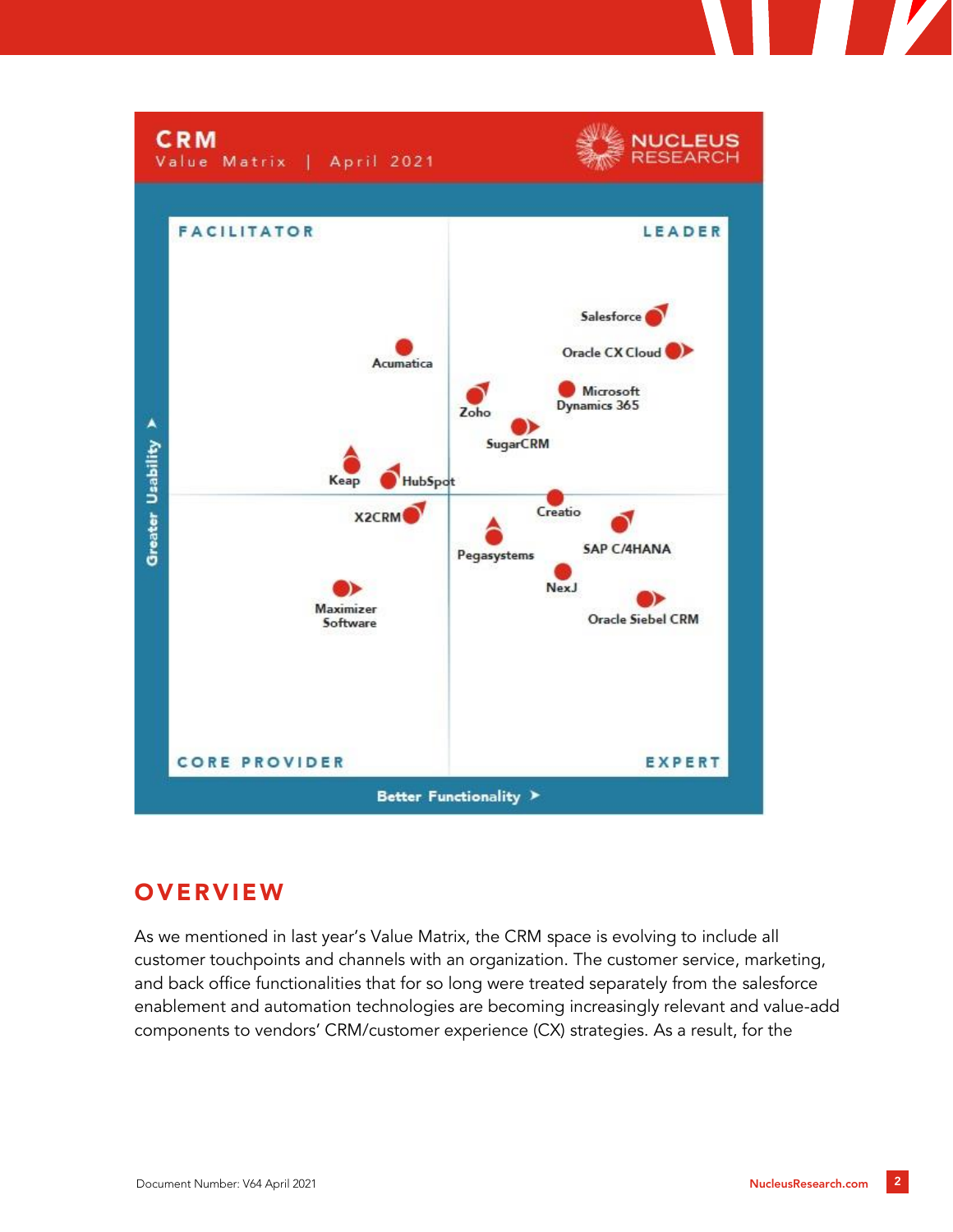functionality aspect of this Matrix, the ability of each vendor to address the entire customer life cycle via platform modules or capabilities has been given increased weight compared to previous years where core sales force automation has been primary.

In addition to overall platform expansion and integration with other related applications, customer-facing decisions have become increasingly data-driven as technology and industry practices have modernized to accommodate the approach. Organizations are now given top-down directives to leverage analytics across all departments; as a result, CX teams require integrated, easy-to-use analytics tools that enable the ability to surface insights, explain trends, and guide strategic decision-making without requiring extensive technical training or statistics education.

Vendors this year have made key strides in improving platform flexibility to accommodate all configurations of remote, hybrid, and in-person work. With the COVID-19 pandemic precipitating long-lasting changes to the way business is done and the role technology plays in facilitating business. Vendors have invested in supporting varied pipeline types, sales cycles/timelines, team configurations, automated deal flows, and custom dashboard requirements while developing specific coaching and onboarding tools designed with remote work in mind. Additionally, while the focus on omnichannel reach and enabling new channels for both business and collaboration was first highlighted in last year's Value Matrix, it remains a key area of focus for both vendors and customers this year as well.

Vendors are positioned on this Value Matrix based on the relative usability and functionality of their solutions, informed by customer/user conversations and vendor participation, as well as Nucleus' year-round ROI assessments of technology deployments. For more information on understanding the intent and methodology of this report, please refer to our previouslypublished companion piece, s142 – Understanding the Value Matrix – September 2018, on NucleusResearch.com.

# LEADERS

Leaders in this year's Value Matrix include Microsoft, Oracle, Salesforce, SugarCRM, and Zoho.

## MICROSOFT

Microsoft Dynamics 365 is a tool to unify data and customer relationships to support comprehensive end-to-end business solutions. Dynamics 365 integrates CRM and ERP solutions to enable intelligence-driven decision-making to support analysis of business performance and business needs. Through AI and Power BI, users can utilize real-time data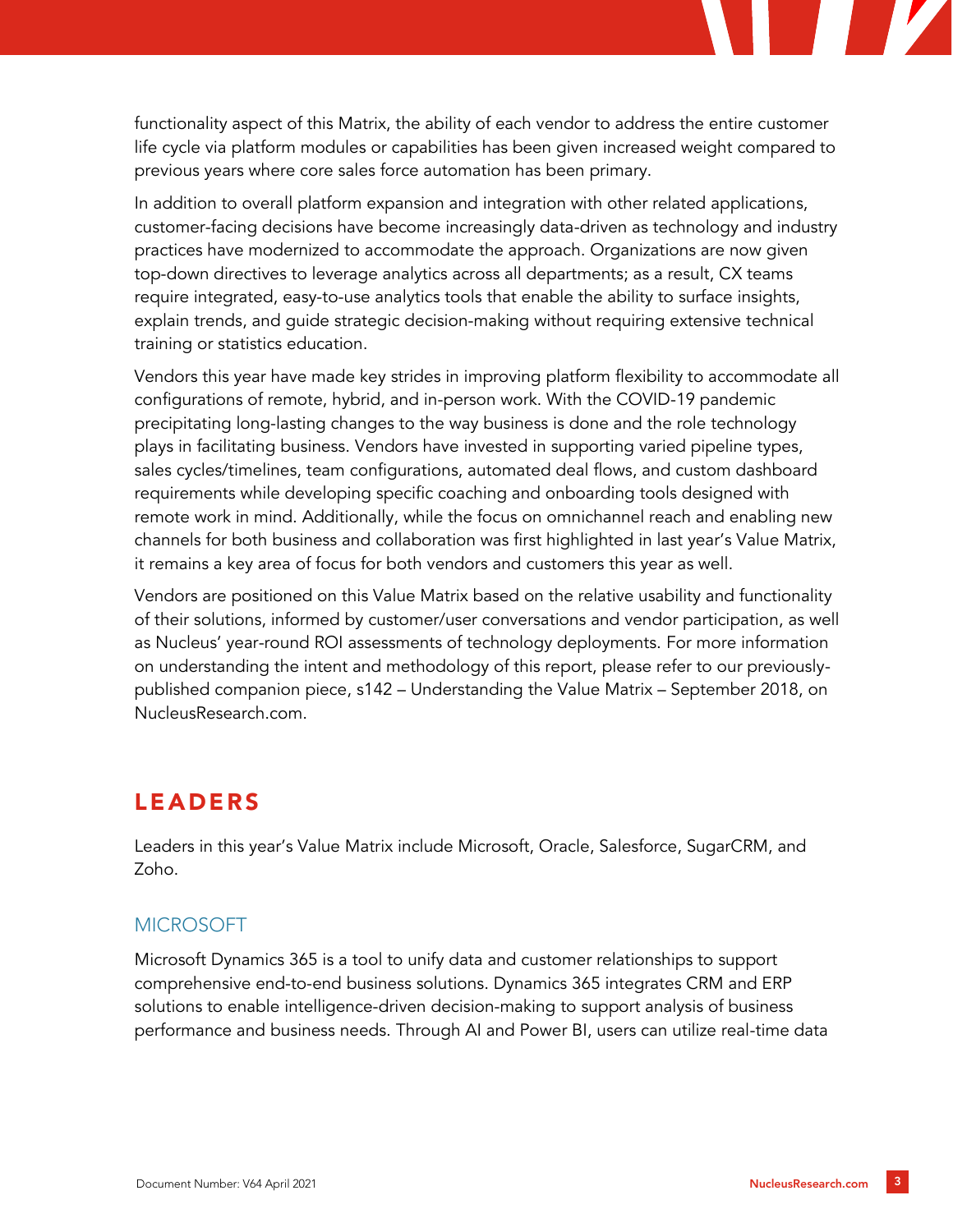to enhance customer relationships and marketing campaigns. As was the case in 2020, Microsoft plans to support Azure platforms in 2021, such as Power Apps, Power Automate, Power Virtual Agents, Microsoft Power Platform governance and administration, and data integration. The 2020 release waves brought new innovations and features across Dynamics 365 applications, including Marketing, Sales, Customer Service, Field Service, Finance, Supply Chain Management, Human Resources, Commerce, Fraud Protection, and Business Central.

In October 2020, Microsoft announced the second wave of release plans and updates for the Dynamics 365 platform covering October 2019 to March 2020. Dynamics 365 Marketing saw improvements to the customer journey canvas experience and added integration for Microsoft Teams for virtual events. Additionally, segmentation improved with new natural language experiences to eliminate the specialized skills needed to build segments. Dynamics 365 Sales continued to support simplified experiences through app integrations, gamification, improved forecasting, and improved pipeline intelligence. Customer Service expanded agent productivity by allowing agents to coordinate multiple sessions simultaneously. Dynamics 365 Commerce saw new features to enable non-technical users to quickly design and manage digital commerce experiences. As with many successful software solutions in 2020, enabling non-technical users was a key driving force behind a platform's long-term success.

In March 2021, Microsoft announced the Dynamics 365 2021 release wave 1 plan highlighting new features launching for the platform between April 2021 and September 2021:

- Dynamics 365 Marketing will focus on improving built-in analytics dashboards and cross-journey insights to support more channels to engage and reach customers.
- Dynamics 365 Sales will see productivity enhancements for sellers and increase access to data-driven insights to support decision-making. Key updates will include automation and sequencing, conversation intelligence, and improvements to the mobile experience.
- **•** Dynamics 365 Customer Service enhances contact center operations by providing intelligent omnichannel routing across channels to further support agent productivity and help companies create predictive service models.
- Dynamics 365 Customer Insights will see improvements to audience and engagement insights capabilities. Audience insights enable organizations to centralize customer data to produce intelligent insights and actions. Audience insights are adding customization and extensibility capabilities of the customer view, additional connectors for data ingestion, improved controls for AI-based unification, and features to support marketing, sales, and service professionals.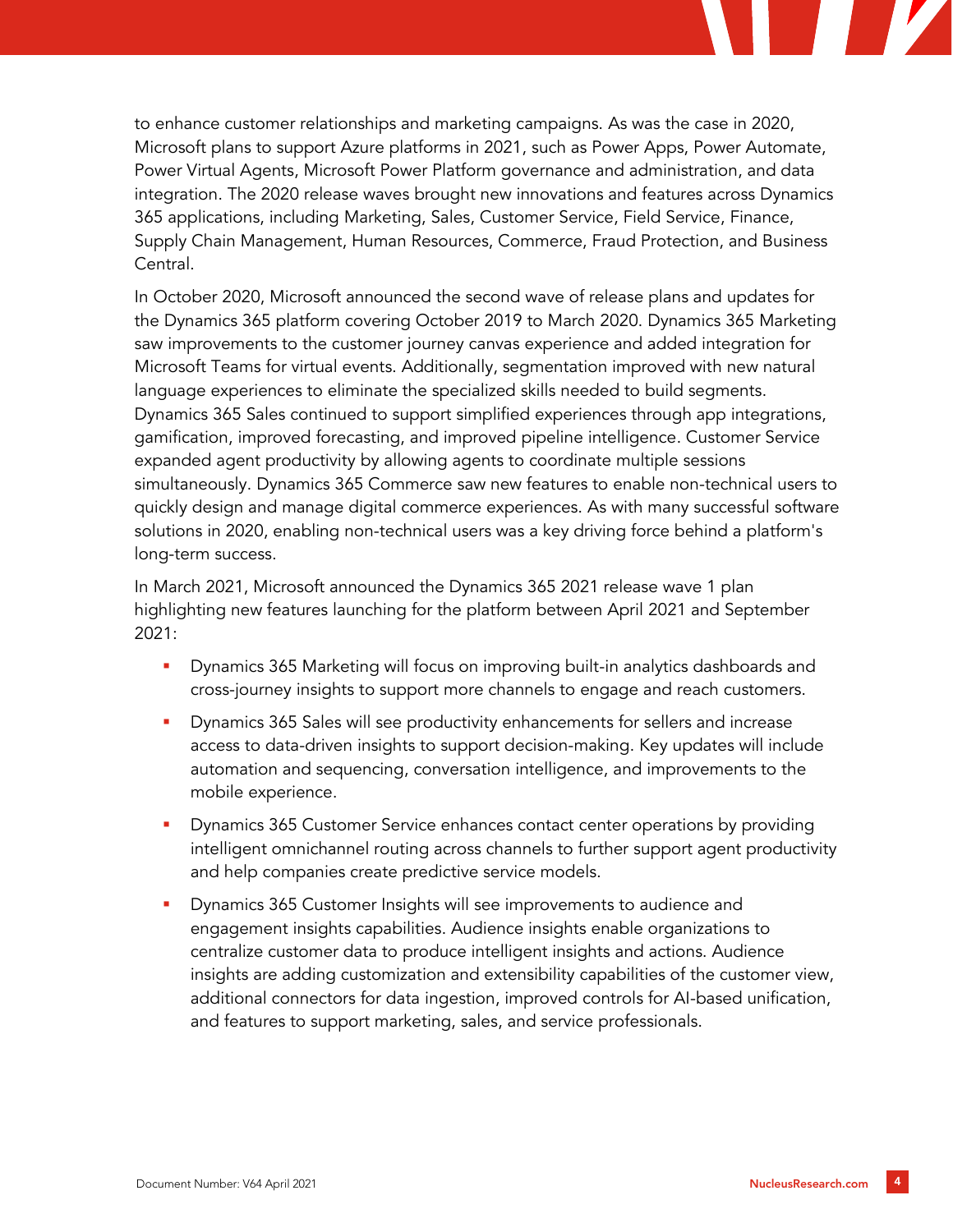In the Dynamics 365 2021 release wave 1, Microsoft displayed a clear focus on improving decision-making capabilities, personalizing engagements across channels, and extending visibility across a wide range of data-driven use cases. With each release wave, Microsoft continues to build upon past iterations' improvements and capabilities to support general business operations across an organization and help companies drive a personalized customer experience. Microsoft Dynamics 365 remains a Leader in this year's Value Matrix.

## **ORACLE**

Oracle continues to leverage its expertise and position as industry leader in database technology to offer a differentiated CRM suite. Oracle CX is a modular platform built to handle all of a brand's customer-facing processes and related actions spanning sales, service, marketing, e-commerce, data management and analytics; as well as integrated, multi-departmental processes such as revenue management and lead-to-cash. Its customer intelligence platform, CX Unity, is enabled by Oracle's rich third-party and enterprise data network in addition to public record business information and is differentiated versus other vendor's intelligence offerings that in many cases simply crawl publicly available web data; Oracle has curated a wealth of aggregated customer behavior data. As analytics become a more significant part of the sales organization processes, Oracle will stand out further as one of the most functionally complete vendors in this area.

Outside of traditional CRM, Oracle offers a robust enterprise platform that supports other business departments and functions such as ERP, supply chain and logistics management, BI/data science/analytics, and human resources. In addition, Oracle offers core database technologies and its increasingly prominent public cloud infrastructure. Customers can truly run their entire businesses on Oracle without needing to fill gaps for each function with best-of-breed solutions. This past year we noticed customer preference shifting even more toward the full-platform approach, allowing IT teams to minimize complexity, eliminate redundant spends, and control costs. In particular as a leader in the enterprise space with NetSuite and Oracle ERP, it provides a significant cross-selling opportunity to help customers realize this integrated vision. Vendors like Oracle that can meet all customer needs across departments on the same platform will stand to benefit most from this trend.

Significant announcements and updates from the past year include:

CDP loyalty data flows to enable marketers to build datasets and custom segments to help better target a brand's most loyal customers, as well as an improved campaign management integration to help create personalized offers for those buyers.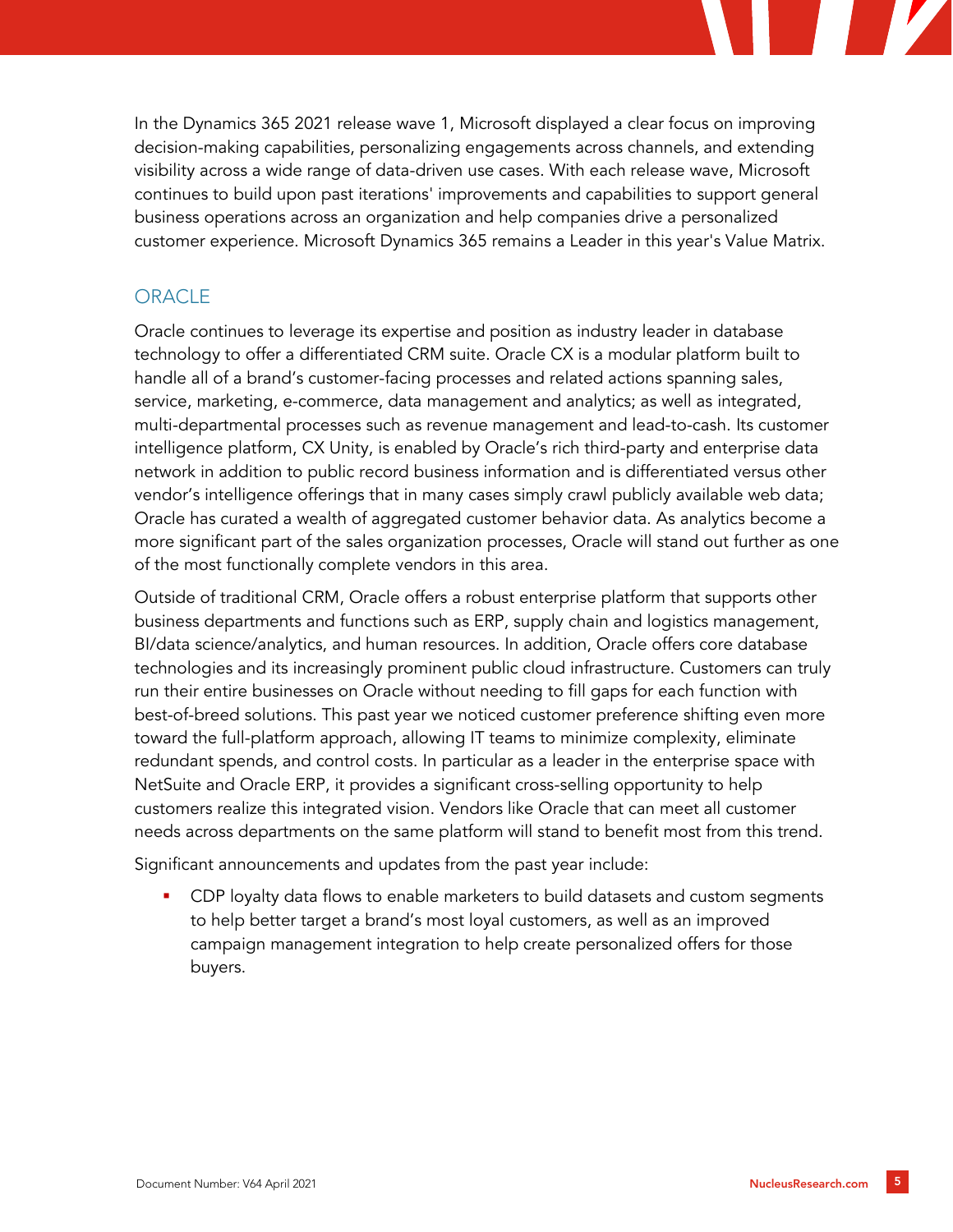

- Integration with Zoom to help marketers deliver, track, and analyze virtual event participation and multichannel demand generation programs.
- Digital voice assistant to allow salespeople to access CRM data, connect with customers on their preferred channels, and view recent quotes, messages, and other documents all from a conversational, natural language interface. Additionally, Oracle Sales has modernized the UI to include smart lists, advanced search, and other timesaving tools.

As an end-to-end enterprise technology provider with legitimate enterprise penetration across all application areas, Oracle occupies a unique position in the business technology space. It offers enterprise-level scale and performance and has the technology and expertise to address virtually any custom use case. It has a viable product roadmap, the internal expertise and staff to deliver regular product improvements and ad-hoc requests, and customers continue to respond favorably regarding their experiences using Oracle CX. For these reasons, Oracle is positioned as a Leader in this year's Value Matrix.

## **SALESFORCE**

Salesforce has been a longtime leader and innovator in the CRM space. Salesforce Customer 360 is a unified platform that includes applications spanning sales, service, marketing, analytics, and commerce. By using Salesforce's unified cloud platform, Salesforce customers can integrate various Salesforce applications to break down data silos and enable more holistic visibility to a company's operations, while reducing IT complexity around data storage, governance, and management, and oftentimes, simplifying the customer experience application stack.

One of the keys to Salesforce's success is the strong usability of the solutions; the user interface is intuitive and doesn't take long to learn. At an organizational level, administrators and developers are plentiful, and can be trained and certified in-house with Trailhead— Salesforce's free online learning platform. With more than 2.5 million learners earning over 20 million badges to date, Trailhead has exponentially grown the number of qualified Salesforce administrators and developers available which drives consistent, growing demand for Salesforce products in the workforce. Further, the user community is vibrant and active online in forums for sharing ideas, best practices, and other resources. This serves as a massive value-add for Salesforce customers and is an attractive part of the Salesforce value proposition for prospective customers.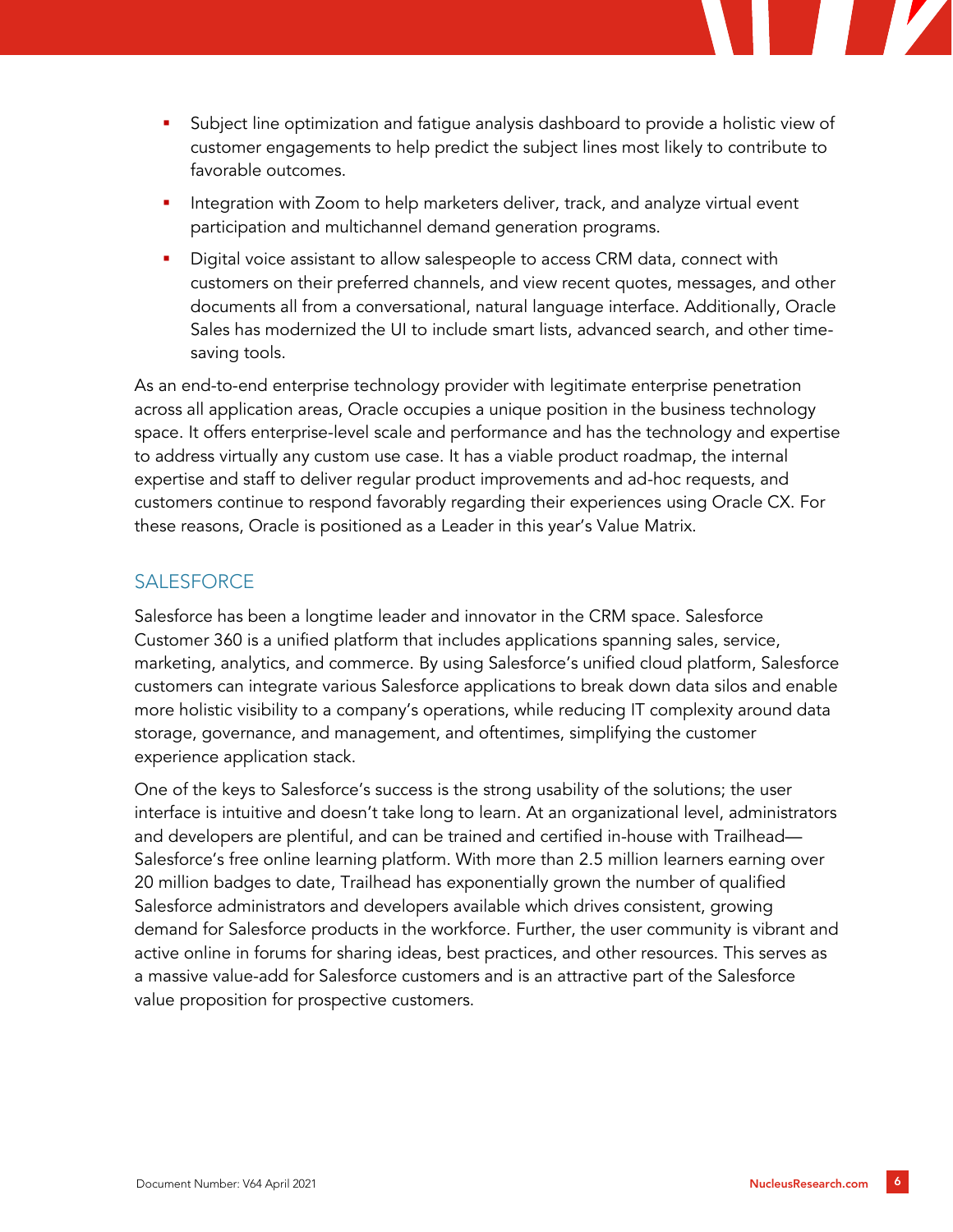Customer 360 is an integrated platform that encompasses sales, service, marketing, and commerce, analytics, and integration. It is flexible and customizable to specific industry and business needs; partner solutions to extend functionality are readily available via the AppExchange, and customers can further specialize the platform by developing custom lowcode applications with Salesforce Lightning. With so many business areas built onto the same platform, customers can truly realize a unified view of customers and the busines processes that serve them. To that end, Salesforce has developed Einstein, its embedded AI solution for CRM. It helps to automatically surface relevant insights, predict future outcomes, see in-context recommendations for next-best action and activity prioritization, and automate repeated workflows and tasks like activity capture. Further in line with Salesforce's mission to offer a fully customizable platform to meet customer needs, developers can build custom applications that leverage Einstein with clicks or code.

In the past year as the COVID-19 pandemic brought about significant changes to global business operations as well as customer preferences and behavior. Salesforce was among the most active technology companies in developing new solutions to address the unique challenges and changes that organizations faced through the past year. In May 2020, Salesforce announced Work.com to help businesses and communities reopen safely with a variety of employee wellness and management, contact tracing, and emergency response management tools. It also includes a Command Center for leadership to see a 360-degree view of return-to-work readiness across company sites and make data-driven decisions for returning to the workplace safely. Tableau and Mulesoft created a COVID-19 Data Platform that aggregates and curates publicly available COVID-19 data to inform return-to-work decisions and emergency response projects. Salesforce also released an updated set of collaboration capabilities to support remote work and distributed teams with Salesforce Anywhere.

Other key announcements and activities over the past year include:

- In July, Salesforce announced the general availability of Einstein Call Coaching. This feature helps sales teams and leadership gain insight into reps' customer interactions, and helps to accelerate onboarding, enablement, and the identification and sharing of best practices.
- In August, Salesforce launched a new Feedback Management Solution which offers a collection of tools and surveys for collecting and analyzing real-time, actionable feedback. This helps drive business decision-making that is in-line with customer needs and preferences, and helps companies remain connected with customers despite the decrease in face-to-face interactions that previously enabled organic feedback sharing.
- In September, Salesforce announced updates to Salesforce Field Service focused on bringing additional AI-powered capabilities to the platform. It includes appointment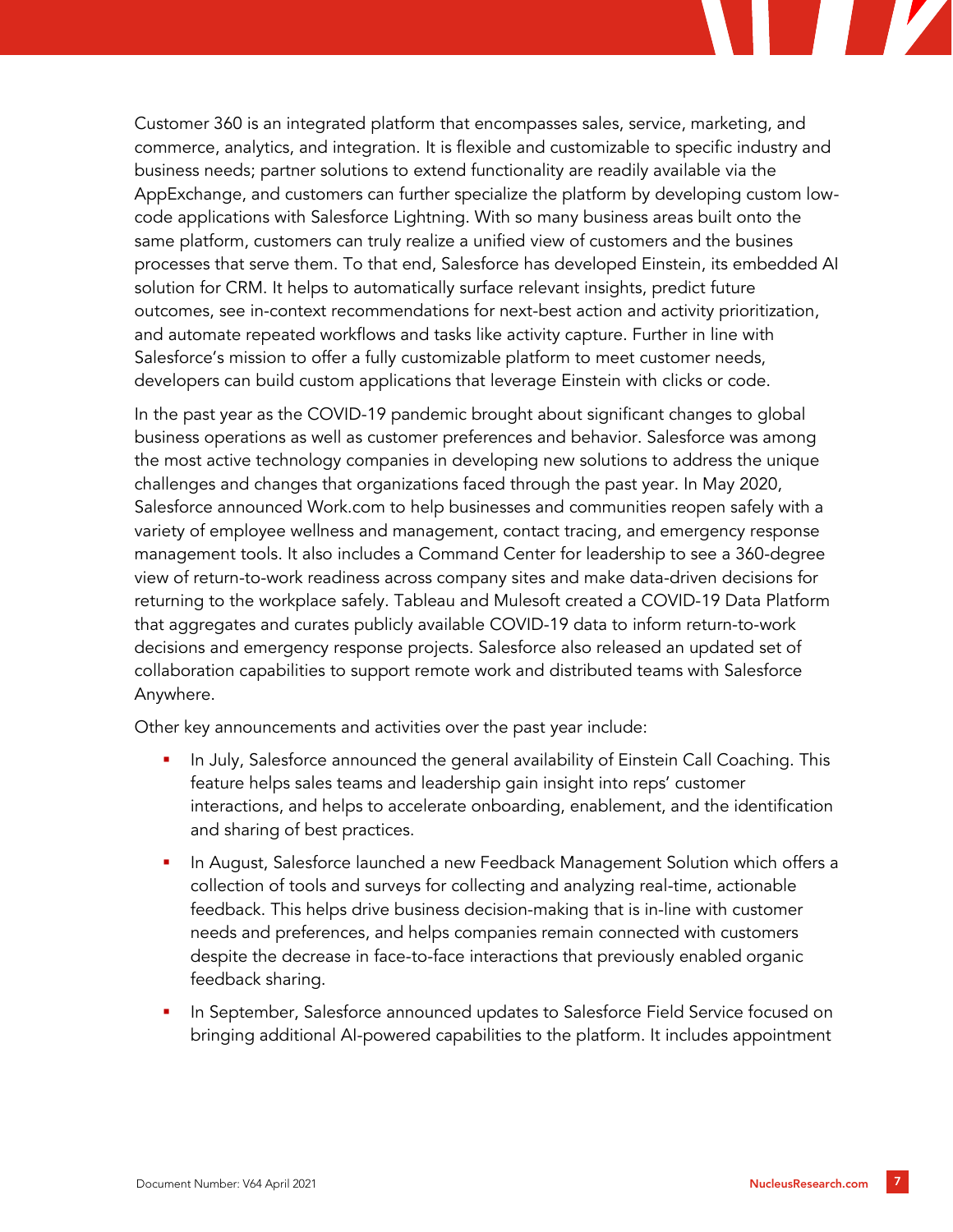scheduling and optimization, AI-driven guidance for dispatchers, asset performance insights, and automated customer communications.

- In September, Salesforce also announced updates to Sales Cloud focused on helping businesses optimize and adapt to end-to-end digital sales processes. It includes Salesforce Meetings, Einstein Video Call Coaching, Salesforce Maps Field Safety Kit, and Enhanced High Velocity Sales.
- Also in September, Salesforce announced Digital 360 to help businesses optimize marketing and commerce activities for the new all-digital customer journey. It includes Customer 360 Audiences, a customer data platform for identifying and targeting custom market segments; Commerce Cloud Payments, an out-of-the-box payment solution powered by Stripe; and Experience Cloud for creating CRMpowered digital experiences. It also includes expert services and new learning content on Trailhead to help educate customers on all-digital marketing.
- In December, Salesforce signed a definitive agreement to acquire Slack. It will combine Slack with the Customer 360 platform to enable real-time communication and collaboration across the platform.
- Also in December, Salesforce announced Hyperforce, a revamp of Salesforce's architecture built to securely and reliably deliver Customer 360 applications on major public clouds, and help customers realize the benefits to scalability and agility that public cloud enables. This redesign looks to reduce the barrier to entry for prospective customers with pre-existing footprints on major clouds.

Salesforce has been a longtime CRM leader, helping to define the space initially, and this past year leading to redefine the space in the new all-digital context. It was among the most proactive technology vendors across any space in recognizing the changing business climate, requirements, and customer preferences, and bringing to market updated technologies to address these new challenges. In addition, it has continued to advance long-term roadmap items at the cutting-edge of CRM including AI-powered insight discovery and task automation, explainable and augmented analytics with Tableau (now tightly integrated with Customer 360 as Tableau CRM), and digital-first sales operations with High Velocity Sales. Customers continue to reference Salesforce on short lists in buying or switching situations, and customer deployments continue to deliver positive ROI and legitimate business value including time savings and increases to sales, marketing, and service efficiency. Salesforce is positioned as a Leader on this year's Value Matrix for its continued leadership in developing and bringing new value-add services and capabilities to market, its standout response to the COVID-19 pandemic, and continued customer success as shown by case studies and customer wins throughout the year.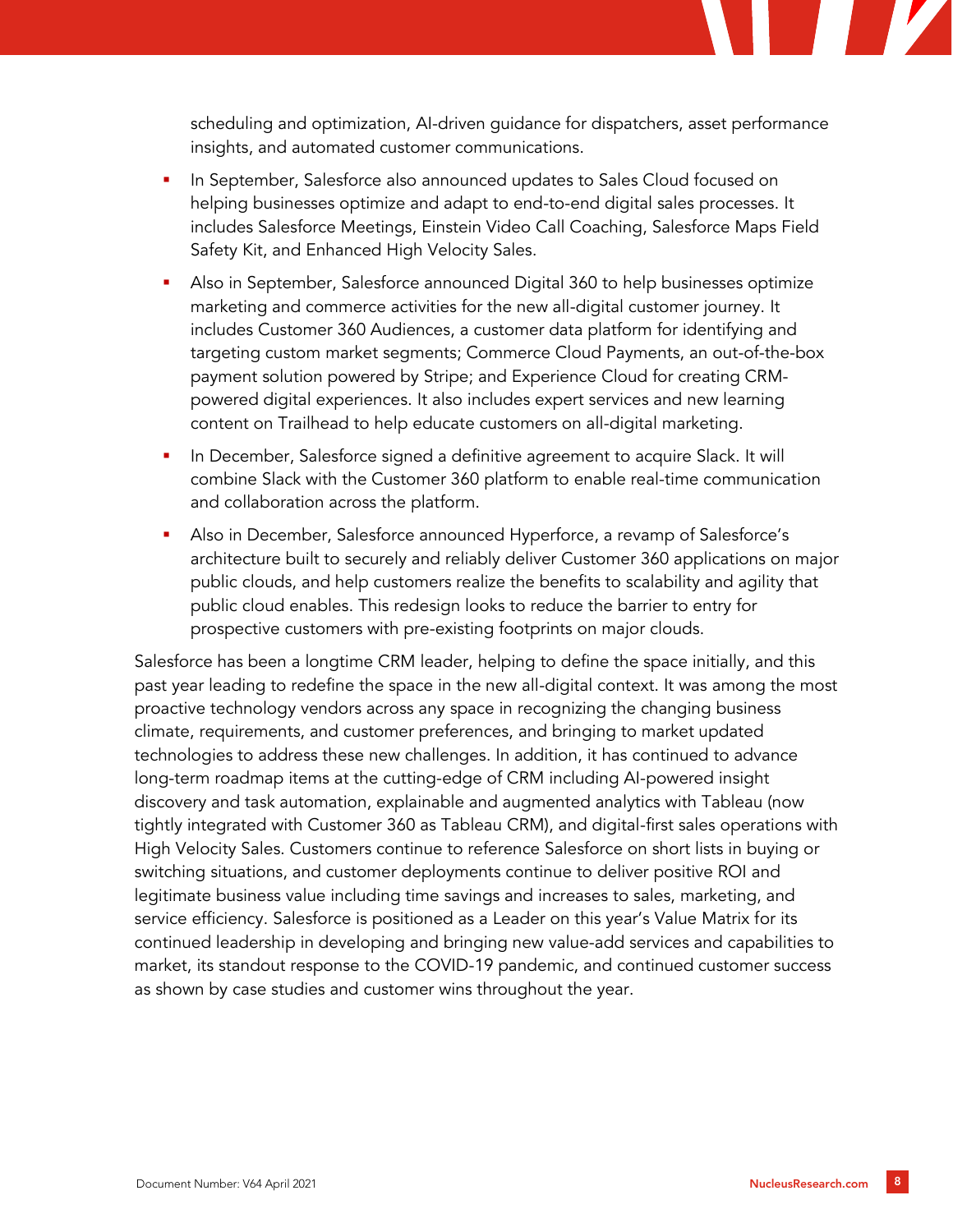

#### SUGARCRM

SugarCRM provides a functionally complete customers experience management platform including modules for sales, service, and marketing, as well as analytics and data integration. It offers the Hint relationship intelligence tool to identify relationships and connections within businesses, and Sugar Discover for time-aware analytics and insight discovery. These platform services help the company differentiate itself in an increasingly crowded CRM marketplace. This year it acquired Node.ai to bolster its analytical and AIpowered capabilities, and further differentiate its AI-for-CRM offering.

Recent company announcements include:

- In April 2020, Sugar Integrate was released as the company's iPaaS platform to integrate Sugar products with other business applications. It also includes a library of pre-built templates and connectors, as well as a dedicated integration services team to assist in customer integration and migration projects.
- In September 2020, from the Node.ai acquisition, Sugar announced Sugar Predict, an embedded AI engine that continuously analyzes internal and external customer data to provide in-context predictions.
- In October 2020, Sugar announced SugarLive, a new capability in Sugar Serve that enables omnichannel communication between customers and service reps. It is built on Amazon Connect to allow users to build voice call and chat flows with intelligent response, routing, and workflow automation.
- In November 2020, Sugar released Nurture Builder 2.0, the redesign of Sugar's nurture campaign creation tool. It is a graphical tool for designing, testing, and executing marketing nurture campaigns.
- In February 2021, Sugar announced the Renewals Console improvement to Sugar Sell. It improves the platform's suitability for selling subscription-based products and services out-of-the-box, including a dedicated screen for managing product renewals.

Sugar moves into the Leaders' quadrant of this year's Value Matrix. With recent acquisitions and module additions to the platform, ranging as far back as 2019's Salesfusion pickup to the addition of Sugar Integrate and acquiring Node.ai, Sugar has proactively augmented the platform functionality to compete with entrenched market leaders. At this point, its timeaware approach to processing platform data is differentiated versus other market players and enables more sophisticated analytics, reporting, and automation than other leading vendors. Further, the inclusion of omnichannel and voice-powered capabilities as well as a dedicated integration platform and on-platform automation of tedious manual tasks like data entry speak to a noted improvement in usability since last year's evaluation.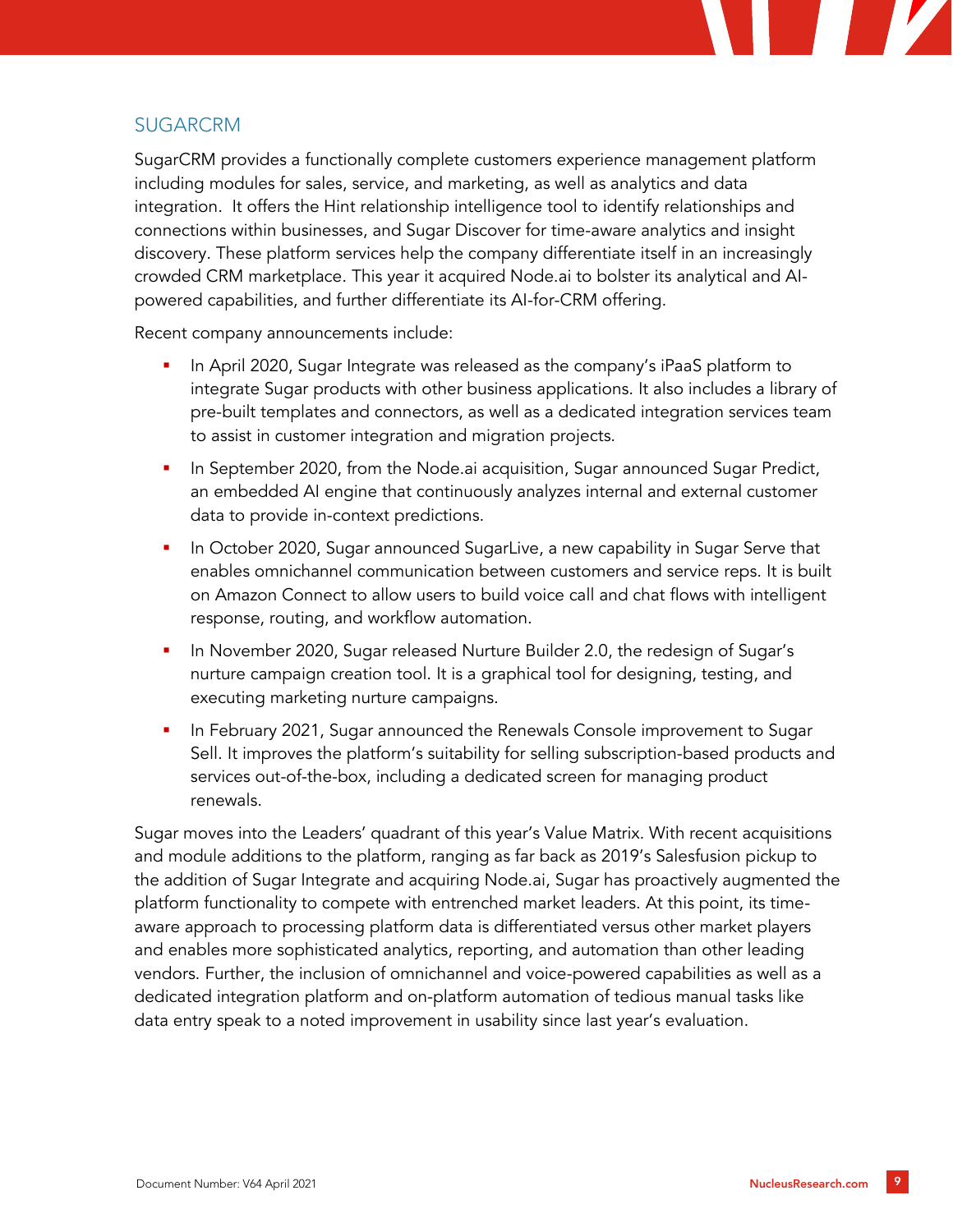#### ZOHO

Zoho offers its integrated suite of over 45 applications as the web application Zoho One. CRM is the most-used application in the portfolio and one of its most mature modules, with over 200,000 businesses using the solution worldwide. With so many applications and platform services, customers can activate the various Zoho applications as-needed to enable the functionality and workflows that each organization demands. The unified data model that Zoho has developed and employs across all components of the platform is key as it enables all applications to work together "out-of-the-box" without requiring costly or timeconsuming integration. CRM includes all the standard components: salesforce automation, information management, lead and opportunity analysis and management, calendar management and meetings, and dashboards and insights from Zoho's AI, Zia. Zoho maintains its own private cloud infrastructure end-to-end, so it can scale as needed by its customers while still offering the privacy and ownership of data that customers demand.

It has a number of features dedicated to improving personalization including CommandCenter to unify and track customer journeys across various platforms and applications, Signals for real-time alerts to sales opportunities or customer actions, and conversational AI for salespeople to alert users to changing conditions on a live deal as well as ongoing interaction analysis to identify prospect sentiment and likelihood to buy.

Some major platform updates and additions from the past year include:

- **•** CommandCenter, an advanced automation tool to chart and capture the entire customer journey thru connected applications in the ecosystem.
- AI tools including Recommendation Builder to recommend products and services to customers based on previous purchase patterns and habits, Prediction Builder to help derive strategies to predict prospects' conversion probabilities, and Zia Vision to validate images uploaded to CRM records.
- **•** Digital Marketing enhancements. Customer segmentation using RFM technique to identify the most loyal customers, allowing sales teams to proactively engage for cross-sale and up-sale opportunities. Also added webform analytics and A/B testing to automate A/B testing for webforms and identify the best performers, and marketing attribution to determine ROI of various marketing campaigns.
- Sales analytics templates for cohort analysis to analyze time-based sales processes to determine health based on lead conversion times, sales rep pipelines, countries and territories, products, and other factors. Also added quadrant analysis for self-service analytic tasks.
- The Zoho CRM Analytics Mobile app gives sales reps and managers access to analytics dashboards, KPI's, and progress towards sales objectives.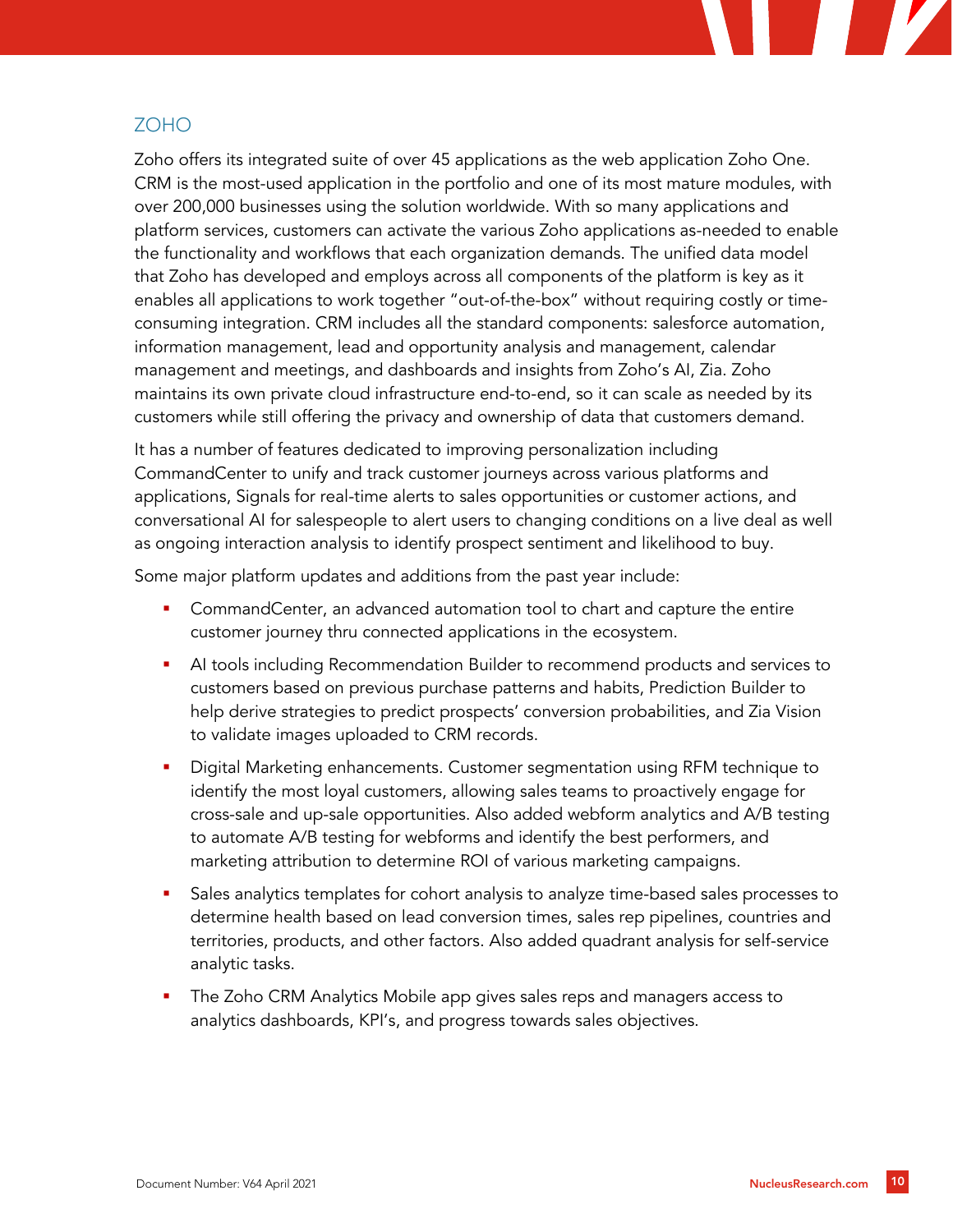Support for multiple sales pipelines and workflow/call automation to automate repeated sales outreach plays and enable different sales timelines and strategies.

With the breadth and customizability of the Zoho platform, customers can truly run their entire businesses with Zoho. This puts Zoho into a league of behemoth technology vendors like Microsoft, Salesforce, and Oracle. We have consistently seen Zoho move upmarket as the platform has increased in breadth and capability, to where now it is a viable platform for enterprise-size organizations around the world. It is differentiated in its unified data model and private cloud approach, both of which are increasingly compelling reasons to partner with Zoho; the unified data model allows for cross-departmental visibility and process integration. As more work is done from a distributed setting, the ability to integrate data and unify business areas on a single platform will come increasingly into demand. In the same vein, as the regulatory framework around customer data collection and usage becomes more complex and risky, Zoho's privacy-centric approach that gives customers full, unadulterated control over their data will likely become the norm (or definitely the most well-received by customers). Full platform vendors like Zoho, Oracle, Microsoft, and Salesforce will have an advantage over best-of-breed vendors competing in the space. Combining this with Zoho's rapid pace of innovation and product development, it is wellpositioned to gain market share from customers looking for a lower-risk approach to increasing CRM sophistication and modernizing legacy deployments. With competitively complete functionality, virtually limitless potential for customization and process digitization on the platform, and rapid deployment times, Zoho is positioned as a Leader in this year's Value Matrix.

# FACILITATORS

Facilitators in this year's Value Matrix include Acumatica, HubSpot, and Keap.

## **ACUMATICA**

Acumatica continues to invest in its CRM platform with the 2020 R2 release that reveals notable updates to product capabilities. The CRM platform has a high usability among Acumatica customers and the improvements seen following the 2020 R1 release include:

Acumatica Point-of-Sale. A complementary service to the previously released BigCommerce Integration is the ability to further manage over-the-counter retail sales for a company's retail locations. The improved feature provides a single database for access to real-time data.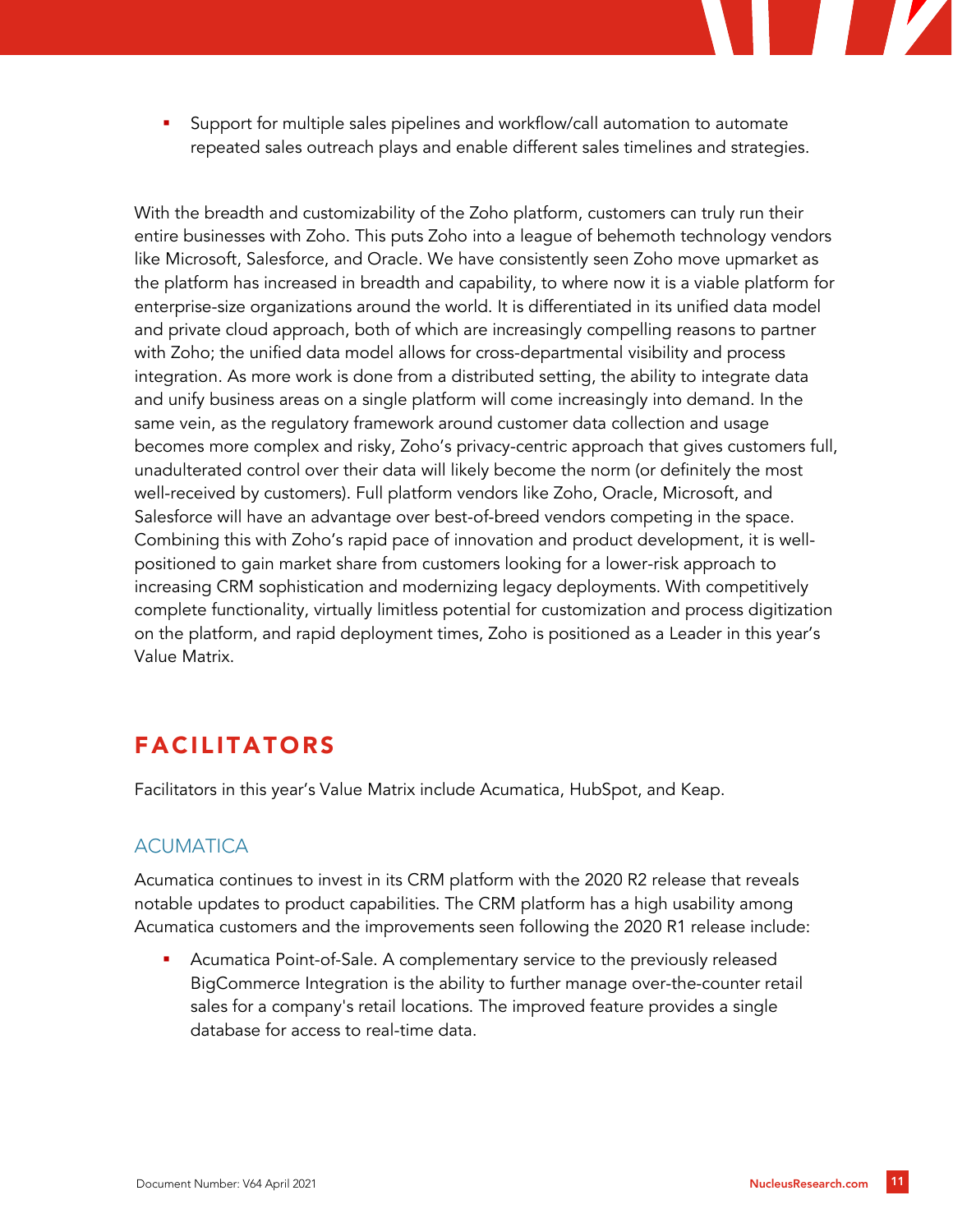

- Electronic banks and credit card transaction feeds: Improve operational efficiency by downloading and automating bank transactions leading to accelerated reconciliation. The company now allows the ability to connect over 11,000 financial institutions to its platform.
- Acumatica advanced expense management: Advancements on the AI/ML capabilities will now allow the automation of transactional processes such as the ability to create rule-based assignments of financial accounts, streamlining employee reimbursement and corporate credit card reconciliation. The novel technology will further build on existing AI/ML tools through the mobile platform, which will enable customers to record receipts.

At Acumatica, ERP based products continue to be the focus of the company's expansion efforts. The inclusion of CRM serves as an assisting feature to customers and can aid in bettering usability. Time saved and reduced expenses have been a core benefit for users through offerings such as autonomous creation of AP documents from vendor bills, instant access to recently visited records and data retrieval. This year, Acumatica plans to continue its efforts in providing a simplified solution to its users that allows convenient customer management and financial solutions. Acumatica is positioned as a Facilitator in this year's Value Matrix; it would likely provide the greatest ROI to existing Acumatica ERP customers with less complex sales organizations and processes. It can be easily deployed and managed as a significantly lower-cost option than other enterprise-level solutions. Acumatica is positioned as a Facilitator in this year's Value Matrix.

## HUBSPOT

HubSpot is a major provider of cloud-based sales, services, and marketing automation solutions for many small to mid-sized businesses. The company continues its efforts in facilitating automatable processes for large corporations by integrating advanced permissions, sophisticated reporting and configure-price-quote functionality. These are several new updates in the Sales Hub Enterprise, a HubSpot native software built on promoting a unique sales process through an enterprise-specific CRM model.

Recent announcements include:

- In October, HubSpot announced the launch of Marketing Contacts, a new pricing model that allows customers to strategically target an intended marketable group via email or ad.
- In September, HubSpot announced major upgrades to their automated Marketing Hub software with the purpose of customer engagement and retention. Upgrades included advanced personalization tools, a new report builder and custom objects.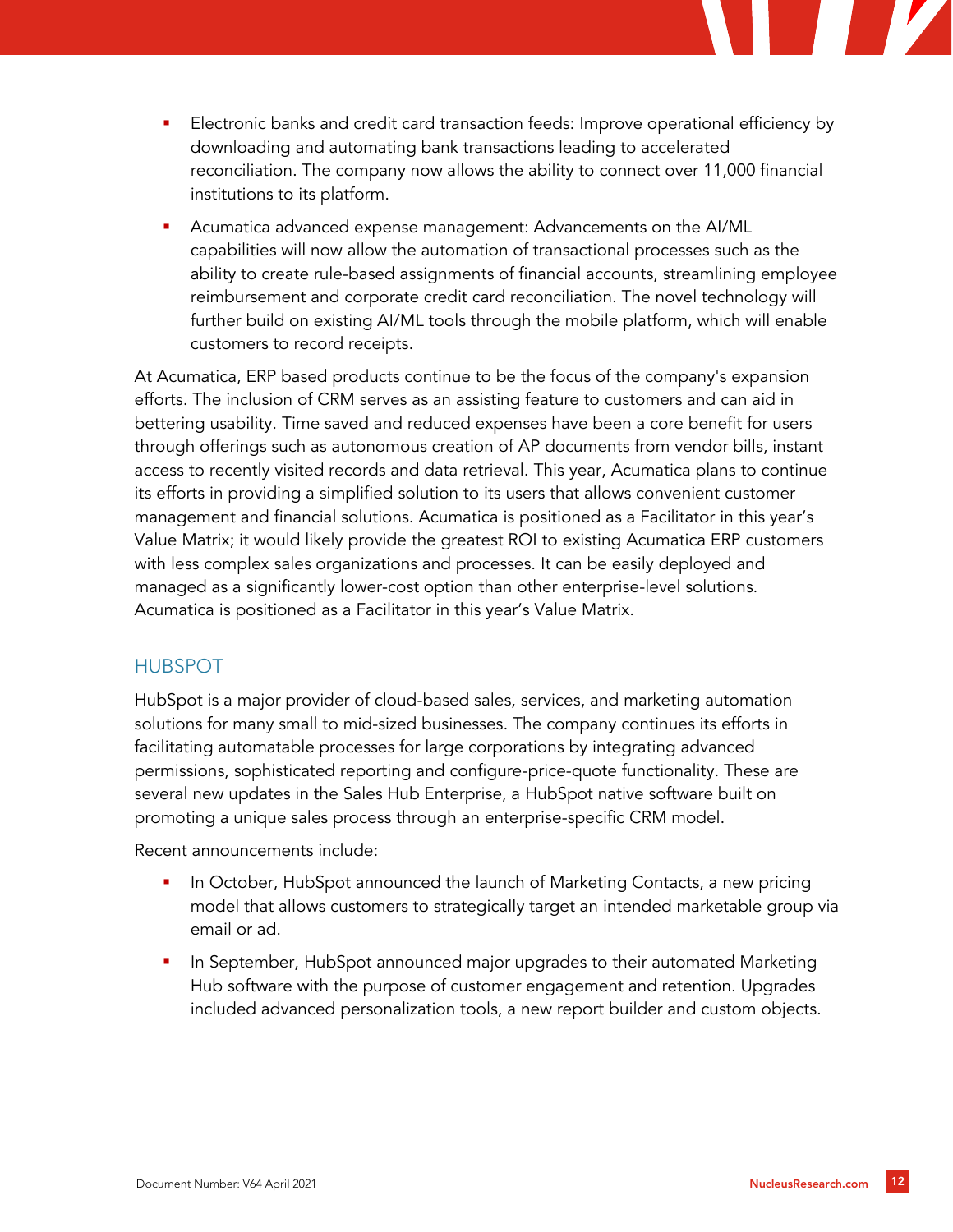- Also in September, HubSpot released new features to its product navigation framework through internal redesigning updates. Notable changes include Solutions Directory and new remote work integrations.
- Still in September, HubSpot announced several Service Hub enhancements. The software handles customer service tasks that include several growth-based cost plans for small to large business sizes. Prominent additions such as logged-in visitor identification, help desk automation, and team management functionality offer an all-inclusive platform for customer volume operations.

HubSpot is positioned as a Facilitator, a notable shift from its previous Core Provider standing. The change primarily stems from upgraded product services, such as CMS Hub, which promotes streamlined website management capabilities, and its sophisticated marketing capabilities which are increasingly in demand as companies adopt all-digital and digital-first strategies. Further investments in automated software enhancements such as Marketing Hub and Service Hub directly improve the overall functionality of HubSpot compared to competitors.

#### KEAP

Keap provides an integrated CRM platform offering salesforce and marketing automation, e-commerce, payments, and analytics focused on SMB customers. Keap continues its efforts towards an innovative new platform since its identity change from Infusionsoft. In September, the company released Easy Automation, an intuitive feature that allows small businesses to automate repetitive customer engagement tasks. The focus of the new feature is to maximize the productivity of its customers through AI technology but with the personal touch of human interaction. In November, Keap released Infusionsoft Analytics, an interactive analytics feature created for ROI maximization through daily reports focused on customer engagement, email deliverability, payments, and revenue. The ability to access these services on a mobile app allows marketers to have a hands-on approach for analyzing and editing their campaigns. Keap continues to add pertinent features to its platform geared towards the current and predicted needs of its small business customers. Keap offers an approachable browser-based CRM that can be rapidly deployed without needing coding skill or extensive technical sophistication; further, it is becoming increasingly sophisticated incorporating functionality like automation and analytics. It is positioned as a Facilitator in this year's Value Matrix.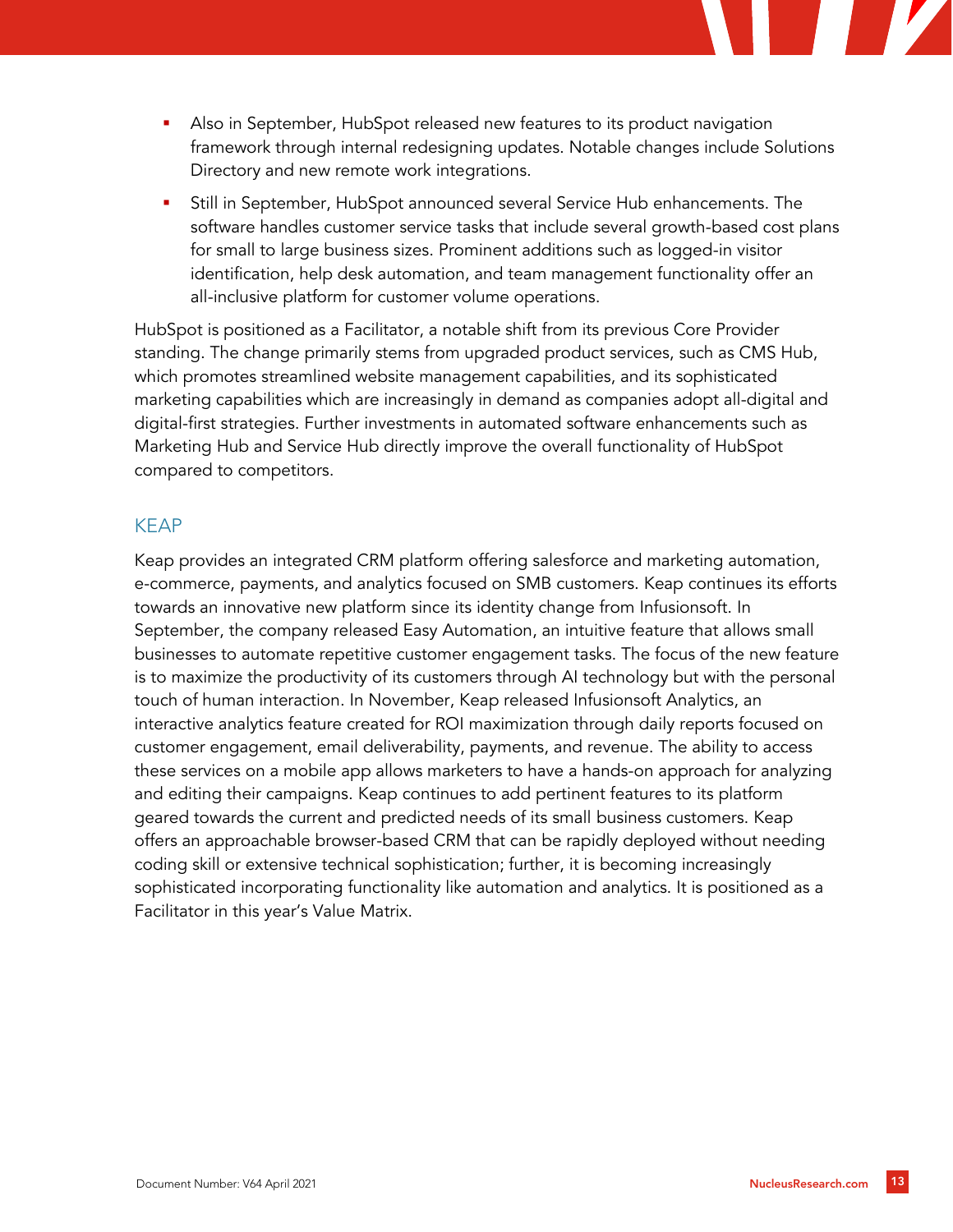

# EXPERTS

Experts in this year's Value Matrix include Creatio, NexJ, Oracle Siebel, Pegasystems, and SAP.

# CREATIO

Creatio, formerly known as bpm'online, is a business process management company centered on automated processes to improve operational efficiencies for its customers. The ability to customize on its platform continues to be a major attractive point for its users. Newly released features to its products have a commonality in improved user experience by embedding automated communication systems and customer engagement. By anticipating customer difficulties through proactive messaging, AI technology and analytics, key procedures can be put in place to improve customer retention.

In December, Creatio announced new features to its products such as:

- Telegram: Improvements on customer engagement through an easier external messaging system.
- **•** AI technology: Improved retrieval and organization functionality through the use of AI. Updated capabilities include locating unstructured text from past user engagement
- Analytics: Automated processes such as calculation capabilities from gathered data.

Creatio's latest software releases are centered around the anticipation of customer difficulties and finding a proactive solution. Features such as Telegram provide improved dialogue, customer complaint filing and suggestion history data to address recurring operational difficulties. The ability to decrease the time of customer complaints to an actionable solution is catalyzed by AI technology. User conversations can be located and cross-referenced with previous troubleshooting issues resulting in case studies for proven solutions. Creatio's most significant differentiator has been its low-code application development offering which allows users to add custom apps and modules to extend functionality and fill any gaps. While other vendors offer low-code options, Creatio sports one of the most capable offerings among CRM vendors. That said, customers are increasingly moving toward unified cloud business platforms, and looking to simplify application ecosystems wherever possible, especially as workforces become more distributed and maintaining integrations more automated. For this reason, Creatio is positioned as an Expert in this year's Value Matrix.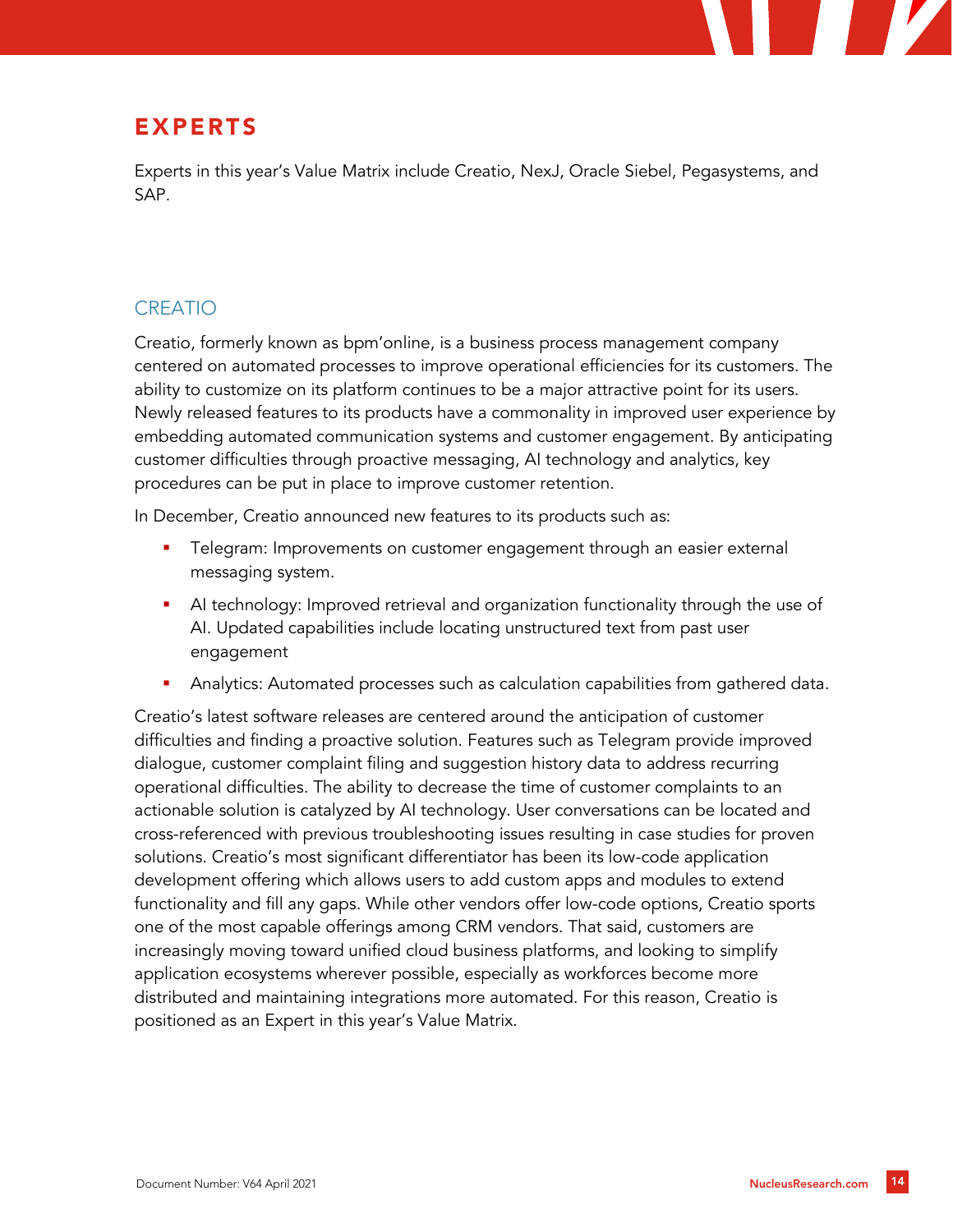#### NEXJ

NexJ Systems offers Intelligent Customer Management products for financial services verticals including wealth management, private banking, commercial and corporate banking. It is built as verticalized solutions that are fully customized to fit the customer's processes and business model during deployment. It can be deployed in a private cloud or to infrastructure housed on-premises. In addition to the expected CRM functionality, NexJ stands out for its Nudge AI suite, made up of three digital assistants Inform, Engage, and Insights. In January 2021, NexJ launched Inform, an AI digital assistant product, which allows advisors to establish a more individualized tone with customers through targeted content across the clients' lifecycles. The new product was released following the partnership with AdvisorStream, a customized communications platform. Engage delivers next best actions to advisors to ensure compliance and deliver relevant, personalized experiences to clients. Insights increases advisor efficiency by surfacing significant details and insights about clients to inform how the advisor engages with clients. NexJ recently entered into an agreement with Sand Hill East LLC, a business development firm offering advisory services, as an initiative to accelerate business growth for its clients. The benefits of the new business features were created for direct consumer impact and enhanced services for their users. Information security should continue to be the priority in the expansion of NexJ services with assessments recommended during the partnership agreement process. NexJ is positioned as an Expert in this year's Value Matrix for its specialized AI capabilities and specialized market niche as a vertical provider for financial services customers. It is among industry-standard financial services tools and appears on shortlists for virtually all CRM buyers in the industry.

#### ORACLE SIEBEL

Oracle is a leading cloud-based company that provides integrative tools for improving profit and operational objectives for a multitude of corporations. Its subsidiary, Siebel CRM, provides a server framework that is utilized to support user-created applications. Deliverable solutions include development, deployment, diagnostic, integration, productivity, and mobile services. Siebel continues a strategic pivot toward becoming a Cloud Native platform. This is followed by the implementation of its core feature campaign that was introduced in 2017. The campaign largely included application support systems that streamlined consumer objectives and reduced overall development time and consumer onboarding efforts. Key components of the strategic launch included the use of the globally recognized oracle cloud infrastructure and Docker containers. These product improvements align with the company's efforts to innovate across core themes of autonomous CRM, business agility, customer experience and industry innovation. Updates to the company's new services include: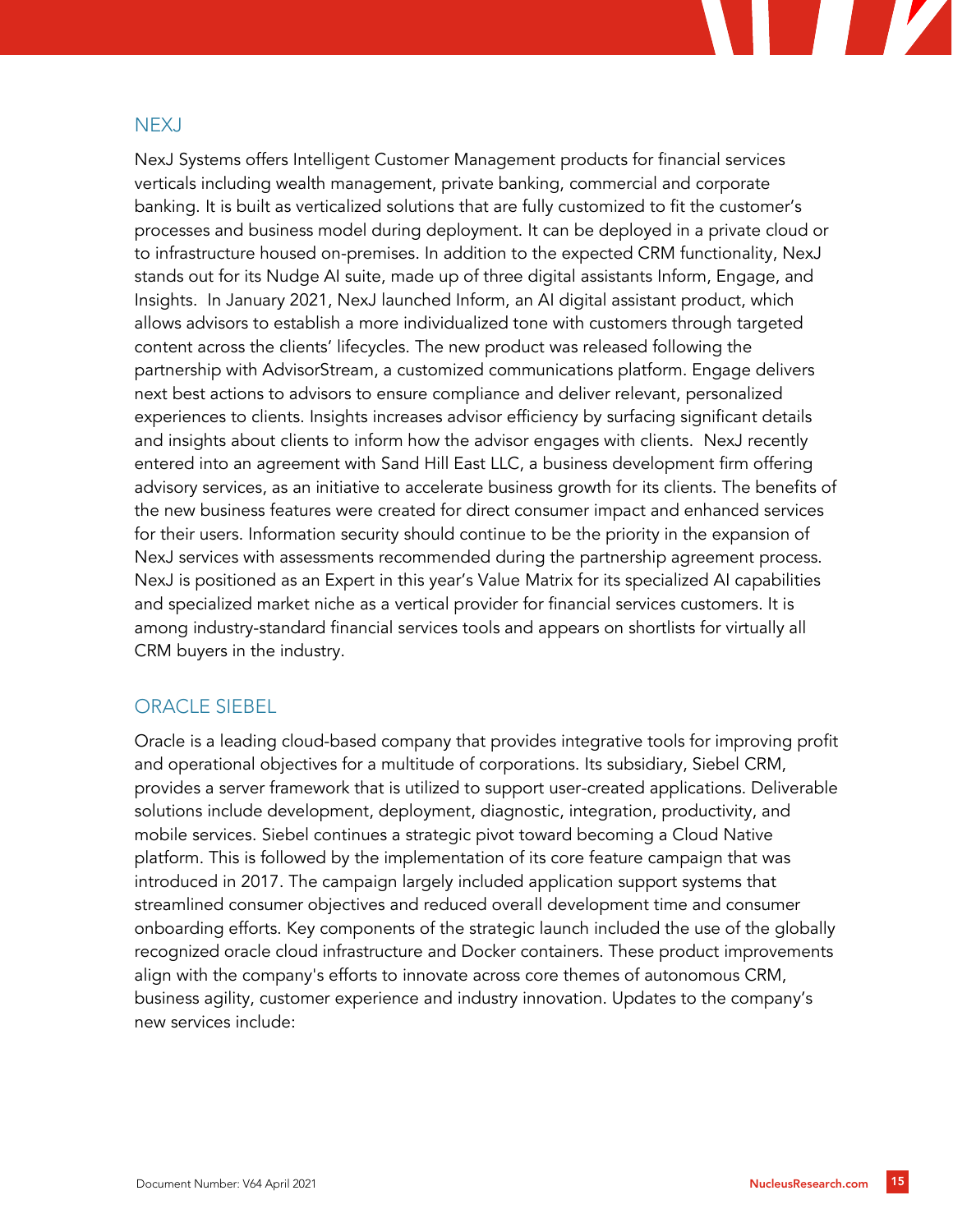

- Kubernetes Orchestration. The company will be launching a Kubernetes orchestration feature to its platform. The software is intended to manage multiple clusters of containers by Siebel users. Docker, which gives users the ability to build and deploy containers, was initially launched by Siebel during the core feature campaign. The complementary features of both applications will drastically simplify software building and utilization on the part of the developer. The key benefit of the new addition is the ability of the customer to scale each service automatically and based on current and anticipated workloads.
- Redwood UX. Siebel will be launching its Redwood UX feature as a visual revitalization effort to complement the company's novel cloud native platform. A group of designers, recruited from countries around the world, were chosen to enhance the user interaction features for its customers. The introduction of cloud native's improved application growth model for customers is anticipated to be highly receptive when conjugated with enhanced visualization and simplification features through Redwood UX.
- Microservices. The use of the Siebel services has historically been driven by on platform services and support. The creation and expansion of digital applications have centered around the organization providing in-house growth through Siebelbased Components. Post-cloud native implementation will include non-Siebel functionalities in the form of low coupling framework integrations with the Siebel platform. The push for increased flexibility through enhanced industry services, including microservices, is the foreseeable organizational initiative focused on market individuality and expanded customer benefits.
- Edge Computing. The industry services campaign set by Siebel will conclude with its most significant service offering, which includes next-generation CRM, innovation to support and edge use cases. The expansion will likely include complementary services to the ever-expanding Oracle Cloud Infrastructure, which is globally recognized and is an industry choice product. Concurrent efforts to launch a crossfunctioning mobile-first platform that can be used by developers creates an ecosystem for rapid market growth and stronger customer adoption. The underlying ideology behind the extension of additional user-friendly services is the ease of transition from less extensive service offerings to improved products that are geared towards nurturing business growth.

Siebel CRM is currently a major market competitor with opportunities to improve and modernize. Being able to leverage the Oracle technology stack, as well as its customer and partner network are key differentiators and factors contributing to its success in the enterprise. It is positioned in the Expert quadrant of this year's Value Matrix.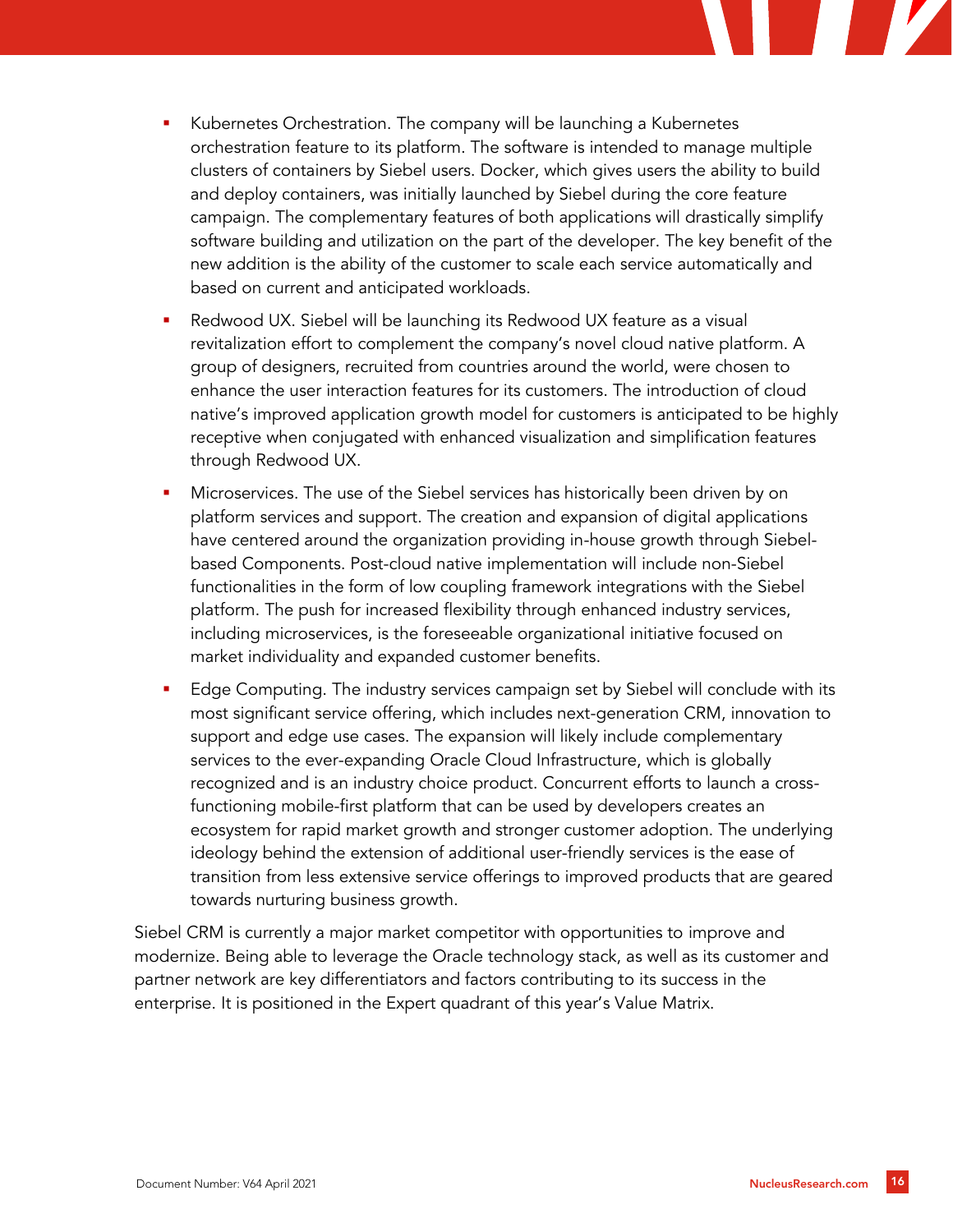

## **PEGASYSTEMS**

Pegasystems provides an automated solution designed to address complex business needs. Its CRM offerings cover sales, marketing, and customer service; and recent upgrades to the platform allow for more utility with less human intervention. Pegasystems continues to build towards a more streamlined service offering with interconnected products creating a selfdriven software model.

In November, Pegasystems revealed new robotic process automation advancements such as Pega RPA Auto-balancing, an AI feature allowing intelligent allocation of workloads to a consumer's available bots. A more optimized process is anticipated due to a continued inflow of customer data which allows for the increased effectiveness of bots. Pegasystems continues to focus customer service resources towards a call center model rather than prioritizing online chatbot expansion. The acquisition of Qurious.io, a cloud-based speech analytics company, was based on improving customer interactions using speech-to-text, natural language processing (NLP), and emotion detection analytics in real-time. When accompanied by the Value Finder, a new AI-based capability focused on engaging underserved customers and addressing their specific needs, more comprehensive customer engagement data can be collected. Pegasystems continues to invest in improved product capabilities centered around self-sufficient AI progression and limited human mediation. Xray Vision, a self-healing bot feature, was created with that purpose in mind.

Pega also offers custom application development to extend functionality and enable citizen developers. Investment into enhanced robotic process automation functionality have been a key component of Pega's approach. The combination of independent workload distribution and self-sufficient bot maintenance essentially creates a software-based workforce requiring limited human interference, and increasing user productivity. Pega is positioned as an Expert in this year's Value Matrix.

## SAP

SAP C/4HANA suite offers many cloud-based business services including SAP Marketing Cloud, SAP Commerce Cloud, SAP Service Cloud, SAP Customer Data Cloud, SAP Sales Cloud and the CallidusCloud portfolio. The product centers on maximizing business efficiency on an all-inclusive cloud platform. Recently released features are geared towards achieving this goal in a customer's operational and financial lifecycle.

In February, SAP announced its release of an updated package with new capabilities to its service offers. New features and capabilities include:

Manufacturing: Improved predictability in material needs. The update will allow customers to proactively identify likely supply chain limitations.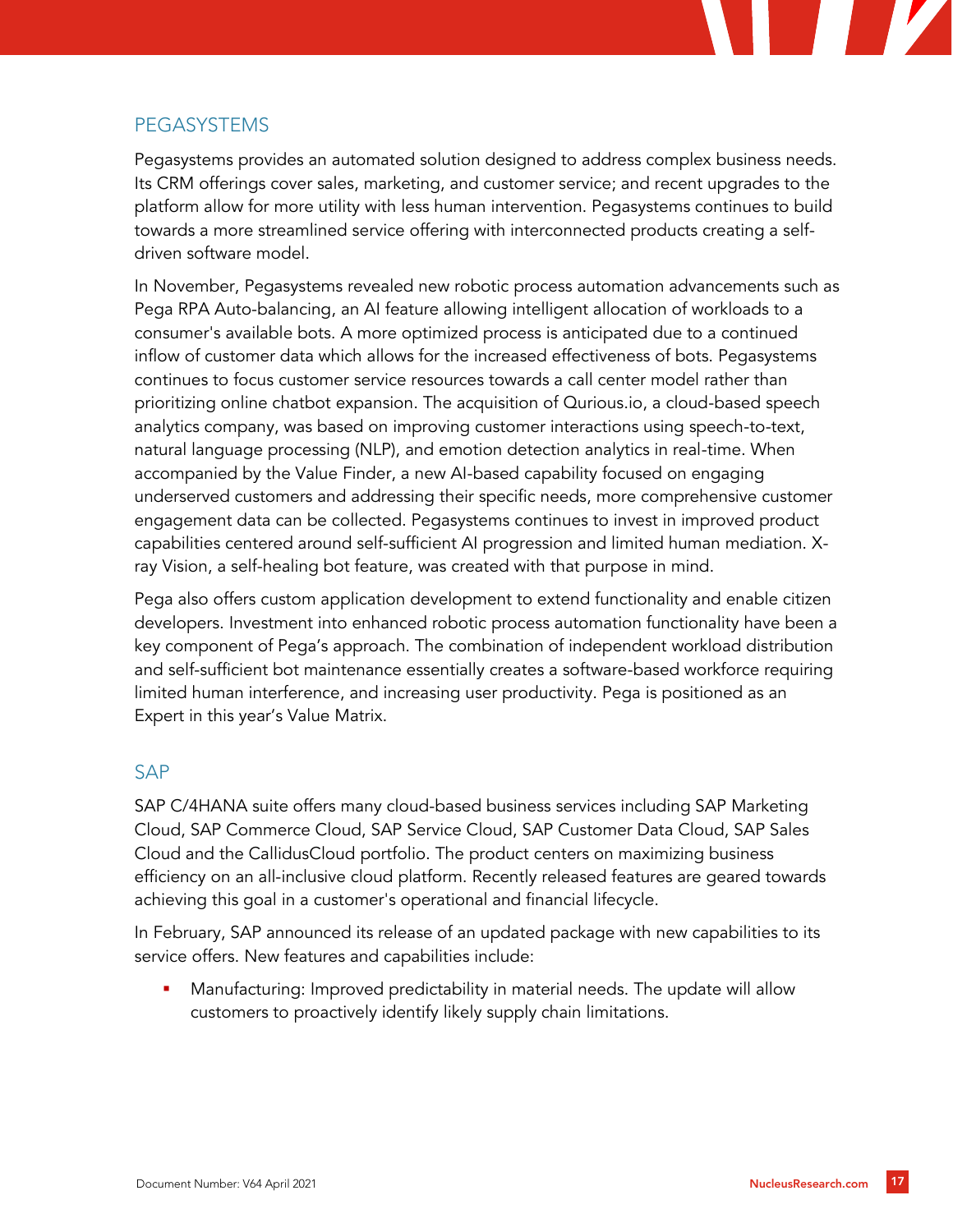- **•** Sales: Enhanced product tracking capabilities in real-time. Product demand changes can be monitored through sales volume allowing more refined inventory quantities.
- Extended warehouse management: Interactive dashboards allowing faster analytical insights. Supply to product data aids in reducing common barriers that are unique to the customer.
- Logistics: Upgrades to the material tracking platform now allow for simultaneous monitoring of handling units. Handling Unit Management aids in the facilitation of goods movement for a more concise logistics operation model
- SAP Activate Methodology: A cost-effective implementation process designed to support the realization of business projects at the desired pace of the consumer. The methodology of prepare, explore, realize and deploy is a structure in which consumers can manage projects with enough fluidity to achieve milestones at their discretion.

SAP C/4HANA continues to invest its efforts into furthering products and services that are focused on consumer needs. Recent updates consist of creating an all-inclusive platform that reduces operational demands for consumers. Data-driven features such as Logistics and Extended Warehouse Management target specific congestions realized by the consumer and aims to improve efficiency. Accelerated implementation projects promoted through SAP Activate Methodology helps consumers remain aligned with project deadlines. The ability to effectively support enterprise-level consumers with end-to-end platform infrastructure, a diverse, global customer base, and strong market penetration all contribute to SAP's positioning as an Expert in this year's Value Matrix.

# CORE PROVIDERS

Core Providers in this year's Value Matrix include Maximizer Software and X2CRM.

#### MAXIMIZER SOFTWARE

Maximizer Software enables SMB's and medium-sized businesses with integrated sales and customer service technologies. Maximizer offers dedicated industry-specific CRM solutions for financial services, higher education, government, logistics, and manufacturing. The 2019 release of the All-In-One CRM solution continues to be the most recent software release. An importance on customer convenience is promoted through its 360 Customer Touch feature, which enables rapid deployment, transparent pricing, and proactive customer service. Maximizer CRM is situated as a Core Provider in this year's Value Matrix and is particularly